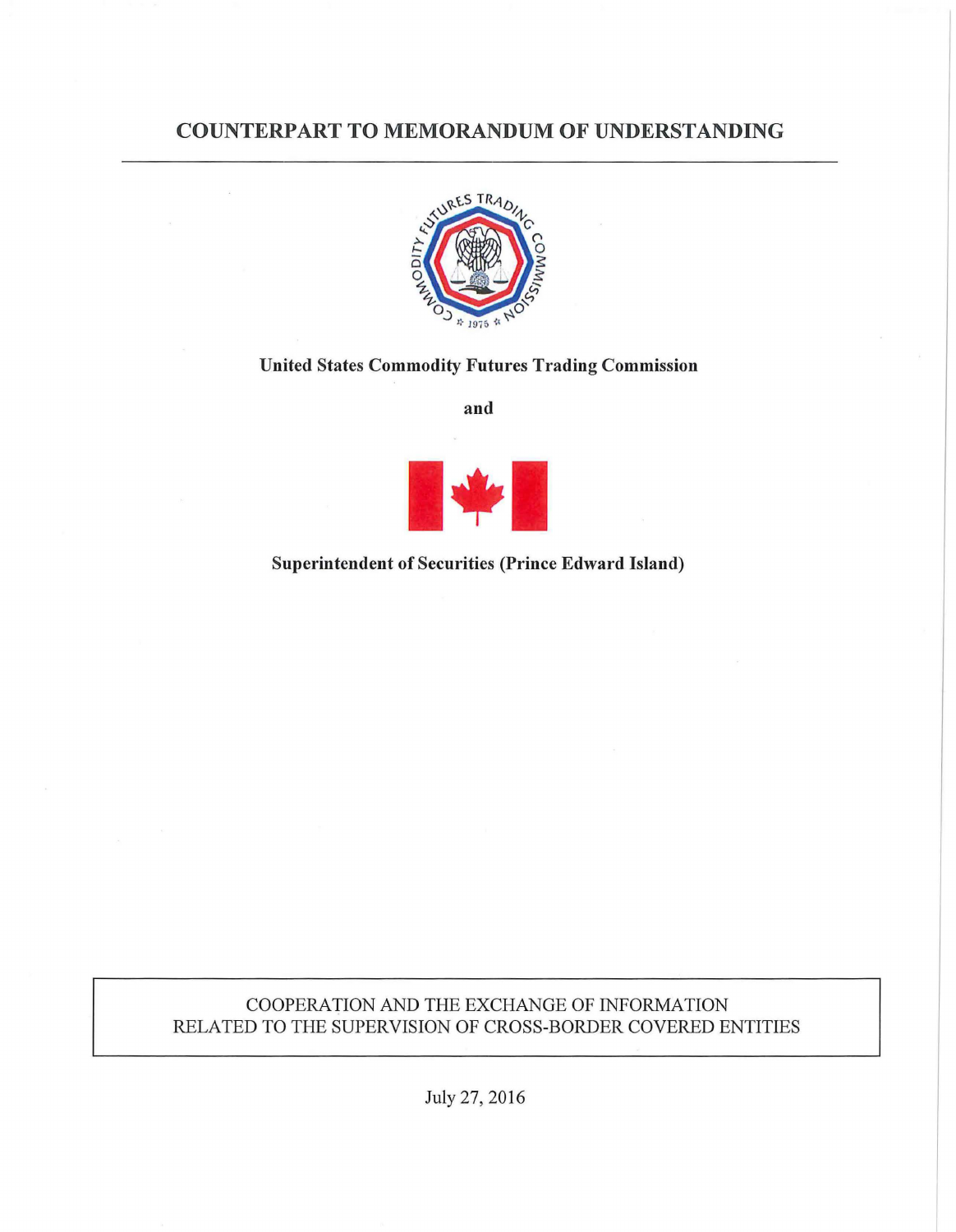#### Appendix I

#### COUNTERPART

1. The Memorandum of Understanding Concerning Cooperation and the Exchange of *Information Related to the Supervision of Cross-Border Covered Entities ("MOU")* between the Commodity Futures Trading Commission ("CFTC") and the Alberta Securities Commission, the British Columbia Securities Conunission, the Ontario Securities Commission, and the Québec Autorité des marchés financiers provides in Article Eight, Paragraph 41:

Any Canadian Authority may become a party to this MOU by executing a counterpart hereof together with the CFTC and providing notice of such execution to the other Canadian Authorities that are signatories to this MOU.

- 2. The CFTC and the Superintendent of Securities (Prince Edward Island) ("SSP") are executing this counterpart to the MOU ("Counterpart") pursuant to Paragraph 41 of the MOU in order for the SSP to become a paity to the MOU.
- 3. The SSP hereby falls within the definition of the term "Authority" in Article One, Paragraph 1(b), of the MOU, and is a Canadian Authority and one of the Canadian Authorities within the scope of the MOU.
- 4. All terms and provisions of the MOU hereby apply to the SSP as though the SSP were specifically referenced in the MOU, except with respect to the SSP:
	- 32. The Authorities recognize that, while this MOU is not intended to gather information for enforcement purposes, subsequently the Authorities may want to use the non public information provided pursuant to this MOU for enforcement purposes. In cases where a Requesting Authority seeks to use non-public information obtained pursuant to this MOU for enforcement purposes, including in conducting investigations or taking enforcement action, treatment of the non-public information will be in accordance with the use and confidentiality provisions of the IOSCO MMOU. However, with respect to information shared between the CFTC and SSP, Paragraph 33 applies to such use.
- 5. With respect to the SSP, where specific Canadian provinces are named in the MOU, the words "Prince Edward Island" are hereby included in the MOU.
- 6. With respect to the SSP, the definition of the term "Governmental Entity" means the Federal Ministry of Finance and the Prince Edward Island Department of Finance, if the Requesting Authority is the SSP.

'I

le de la companya de la companya de la companya de la companya de la companya de la companya de la companya de<br>La companya de la companya de la companya de la companya de la companya de la companya de la companya de la co